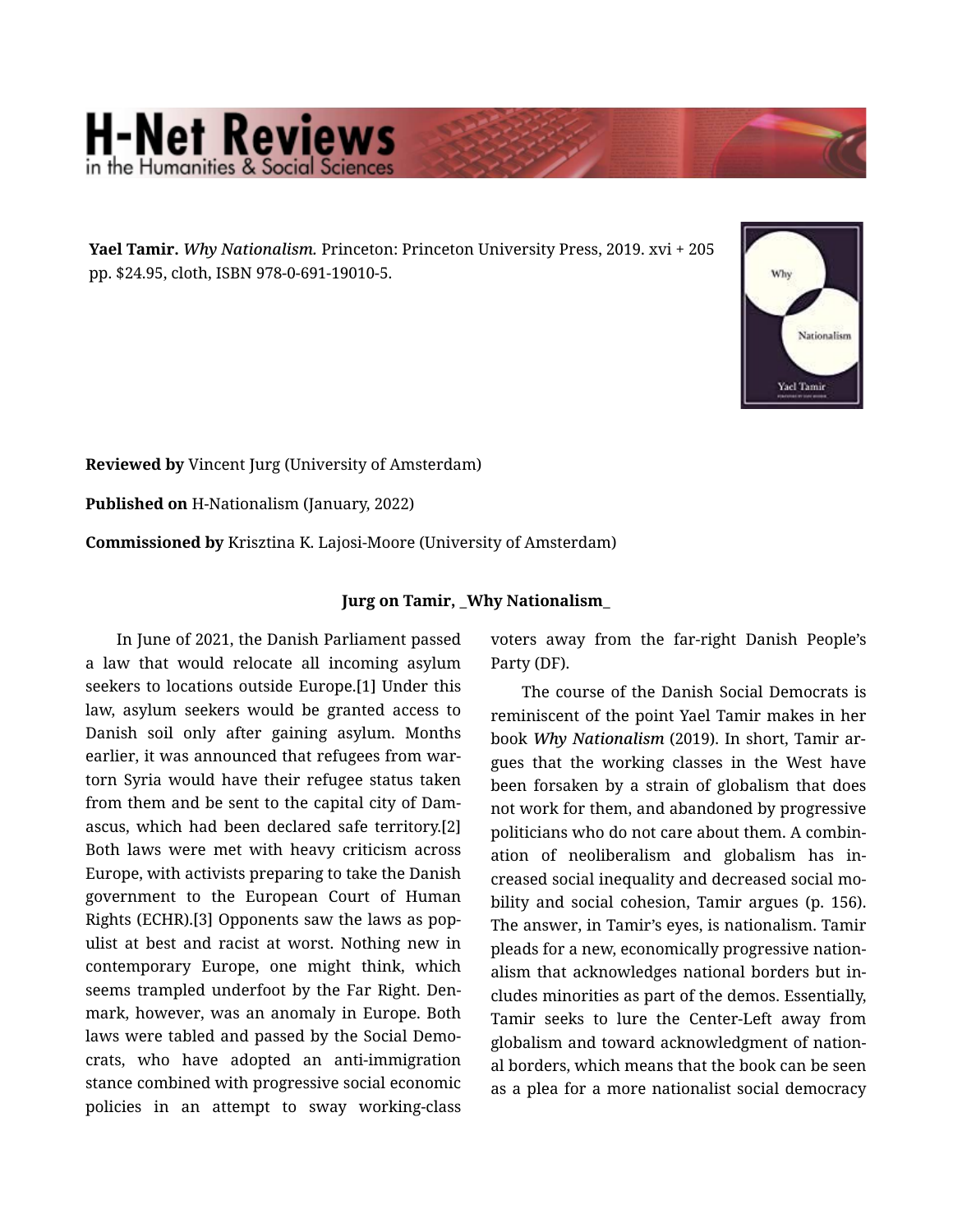rather than a more progressive form of national‐ ism.

Neither exists today and one should wonder if they can. Tamir hardly looks in her rearview mir‐ ror. Historically, both ideologies, social democracy and nationalism, have opposed each other, due to the fact that they have divided societies in vastly different ways. The bitter feud between Karl Marx and Giuseppe Mazzini, one of the founders of Itali‐ an nationalism, is well documented.[4] Social democrats owe their loyalty to groups based on class, while nationalists tend to divide society along ethnic or civic lines. Left-leaning govern‐ ments have respected national borders because they were bound by them, not because they were nationalist; and social democratic parties have been known for their transnational connections. Similarly, nationalist governments and parties have only supported or introduced social policies when they suited their own interests. For a party to be loyal to both social democracy and national‐ ism in equal measure seems nearly impossible.

Tamir's lack of insight in this sense is a result of the book's lack of historical perspective. Nation‐ alism is not the God-given mental state Tamir makes it out to be. It is an ideology with roots in the nineteenth century that has been tried and tested over time. In trying to reinvent nationalism, Tamir gives the impression that the ideology is brand-new. This is true neither for nationalism nor for the social democracy that Tamir claims to support. Right-wing nationalism has a violent track record (the recent insurrection in the United States carried out by self-confessed nationalists is a good example), and Tamir's argument lacks "speedbumps" in this regard. Tamir claims that liberal nationalism differs from right-wing nation‐ alism but the legitimate question of how it can be stopped from spiraling out of control and turning violent is left unanswered.

Thus, Tamir can be accused of cherry-picking her way through the book, something which other academics who have written popularizing works have been accused of as well. Tamir seems to ac‐ cept only those examples and statistics which sup‐ port her claims while being less accurate on a fac‐ tual level, falsely claiming that the north of Eng‐ land voted in favor of Brexit (this is only true for the countryside) and boldly considering the United States a nation-state, a matter which has been debated for decades (pp. 78, 139). Authors with grand ideological aspirations often fall short on factual details; this is nothing new. Tamir seems to defend her point with evidence that backs it while ignoring evidence of the contrary. This means that Tamir either has a lack of historic‐ al knowledge, or does not see some of the less suc‐ cessful nationalist experiments (e.g., the Italian Carbonari, the dictatorships in Spain and Portugal, imperialist Japan, etc.) as truly nationalist, which means that she suffers from tunnel vision. The lat‐ ter seems to be the case. Tamir claims that the Left has to "reclaim" nationalism, as if it ever belonged to the Left at all (citing Yascha Mounck, p. 153). Though there are exceptions, nationalism gener‐ ally tilts toward the right.

Tamir views nationalism as a narrative tool that can support progressive politics (p. 173). While it is true that social democrats have trouble finding a narrative that suits them, nationalism will not solve this problem. Tamir acknowledges that it is impossible for her liberal nationalism not to exclude anyone (pp. 157-158). Besides interna‐ tionalism, inclusivity has become one of the crown jewels of the Left in recent years, which means that we can only wonder if the liberal nationalism that Tamir seems to favor has any potential for success. Not only does Tamir expect the Left to sacrifice a part of its electorate, but she also expects them to adopt an ideology most leftist politi‐ cians do not believe in for reasons of narrative. The aforementioned Danish Social Democrats were nearly expelled from the Progressive Alliance of Socialists and Democrats (S&D) in the European Parliament, and commentators wondered if the party could still be considered left-wing at all.[5] Meanwhile, bearing in mind the

2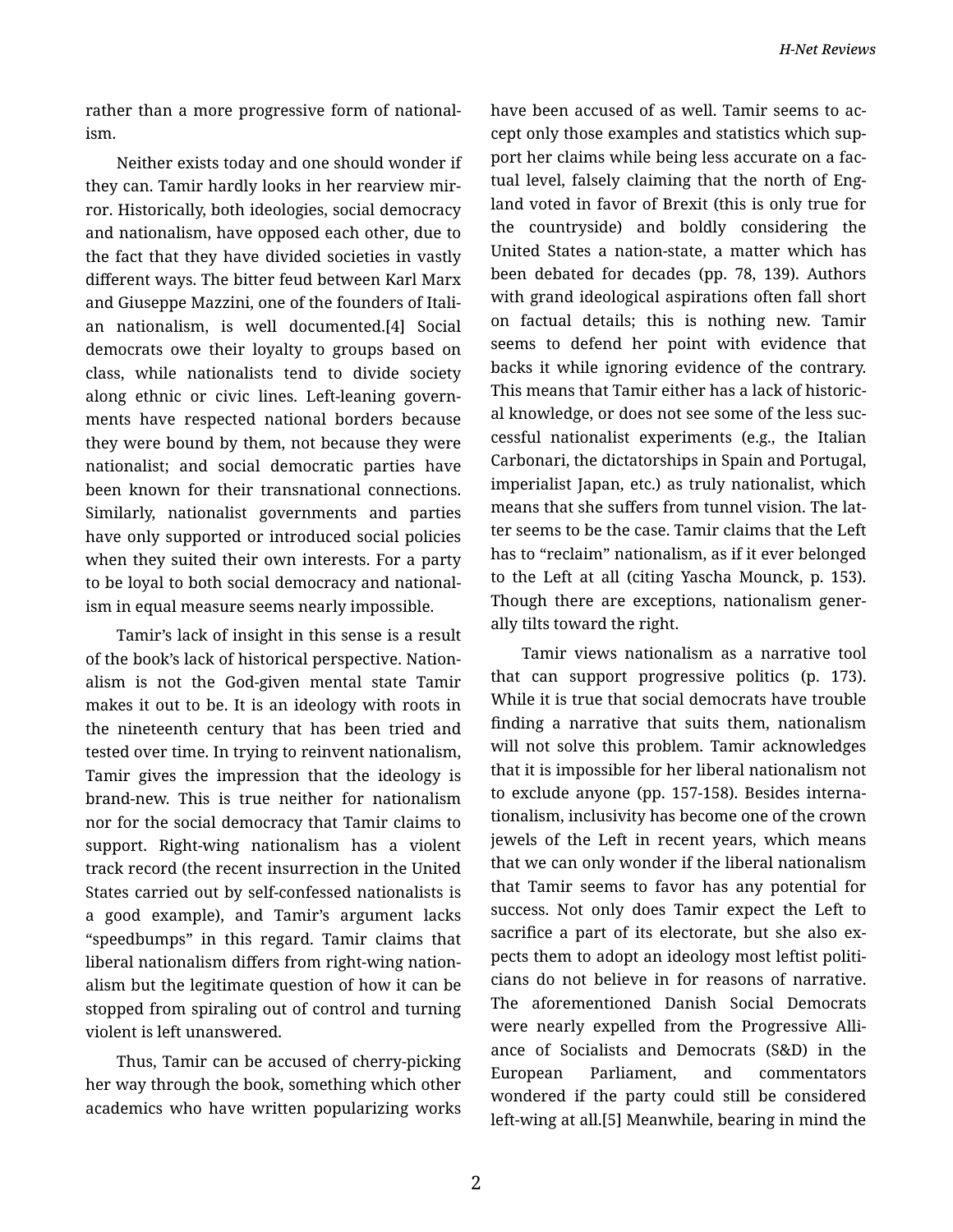fact that right-wing populists often favor progress‐ ive policies, the question of what separates pro‐ gressives from conservatives if the Left embraces nationalism is a very legitimate one.[6] Having shifted toward neoliberalism in the 1990s, social democrats can wonder how credible they will be if they sacrifice yet another crown jewel—interna‐ tionalism—for political gain.

Tamir is right in claiming that globalism has caused a rift between the haves and the have-nots, and her analysis of Western society is decent. Her solution, however, falls short. Tamir is a victim of her own lack of historical perspective, and the fact that her liberal nationalism is not safeguarded against potential authoritarianism is a fundament‐ al problem. Considering the Danish debacle, we can wonder whether a liberal party with national‐ ist tendencies is perhaps liberal in name only.

## Notes

[1]."Denmark Passes Law to Relocate Asylum Seekers Outside Europe," *Guardian* (US edition), June 3, 2021, [https://www.theguardian.com/world/](https://www.theguardian.com/world/2021/jun/03/denmark-passes-law-to-let-it-relocate-asylum-seekers-outside-europe) [2021/jun/03/denmark-passes-law-to-let-it-relocate](https://www.theguardian.com/world/2021/jun/03/denmark-passes-law-to-let-it-relocate-asylum-seekers-outside-europe)[asylum-seekers-outside-europe.](https://www.theguardian.com/world/2021/jun/03/denmark-passes-law-to-let-it-relocate-asylum-seekers-outside-europe)

[2]. Bethan McKernan, "Denmark Strips Syri‐ an Refugees of Residency Permits and Says It Is Safe to Go Home," *Guardian* (US edition), April 14, 2021, [https://www.theguardian.com/world/2021/](https://www.theguardian.com/world/2021/apr/14/denmark-revokes-syrian-refugee-permits-under-new-policy) [apr/14/denmark-revokes-syrian-refugee-permits](https://www.theguardian.com/world/2021/apr/14/denmark-revokes-syrian-refugee-permits-under-new-policy)[under-new-policy](https://www.theguardian.com/world/2021/apr/14/denmark-revokes-syrian-refugee-permits-under-new-policy).

[3]. Bethan McKernan, Rosie Swash, and An‐ nie Kelly, "Denmark Could Face Legal Action over Attempts to Return Syrian Refugees," *Guardian*  (US edition), July 29, 2021, [https://](https://www.theguardian.com/global-development/2021/jul/29/denmark-faces-legal-action-over-attempts-to-return-syrian-refugees) [www.theguardian.com/global-development/2021/](https://www.theguardian.com/global-development/2021/jul/29/denmark-faces-legal-action-over-attempts-to-return-syrian-refugees) [jul/29/denmark-faces-legal-action-over-attempts](https://www.theguardian.com/global-development/2021/jul/29/denmark-faces-legal-action-over-attempts-to-return-syrian-refugees)[to-return-syrian-refugees](https://www.theguardian.com/global-development/2021/jul/29/denmark-faces-legal-action-over-attempts-to-return-syrian-refugees).

[4]. Mark Mazower, *Governing the World: The History of an Idea* (New York: Penguin Press, 2012), 52-61.

[5]. Sune Haugbolle, "Did the Left Really Win in Denmark?," *Foreign Policy*, June 7, 2019, [https://](https://foreignpolicy.com/2019/06/07/did-the-left-really-win-in-denmark-mette-frederiksen-social-democrats-danish-peoples-party-venstre-immigration-asylum/) [foreignpolicy.com/2019/06/07/did-the-left-really](https://foreignpolicy.com/2019/06/07/did-the-left-really-win-in-denmark-mette-frederiksen-social-democrats-danish-peoples-party-venstre-immigration-asylum/)[win-in-denmark-mette-frederiksen-social-demo‐](https://foreignpolicy.com/2019/06/07/did-the-left-really-win-in-denmark-mette-frederiksen-social-democrats-danish-peoples-party-venstre-immigration-asylum/) [crats-danish-peoples-party-venstre-immigration](https://foreignpolicy.com/2019/06/07/did-the-left-really-win-in-denmark-mette-frederiksen-social-democrats-danish-peoples-party-venstre-immigration-asylum/)[asylum/.](https://foreignpolicy.com/2019/06/07/did-the-left-really-win-in-denmark-mette-frederiksen-social-democrats-danish-peoples-party-venstre-immigration-asylum/)

[6]. Jan-Werner Müller, "The People Must Be Extracted from Within the People: Reflections on Populism," *Constellations* 21, no. 4 (2014): 1–32, 24.